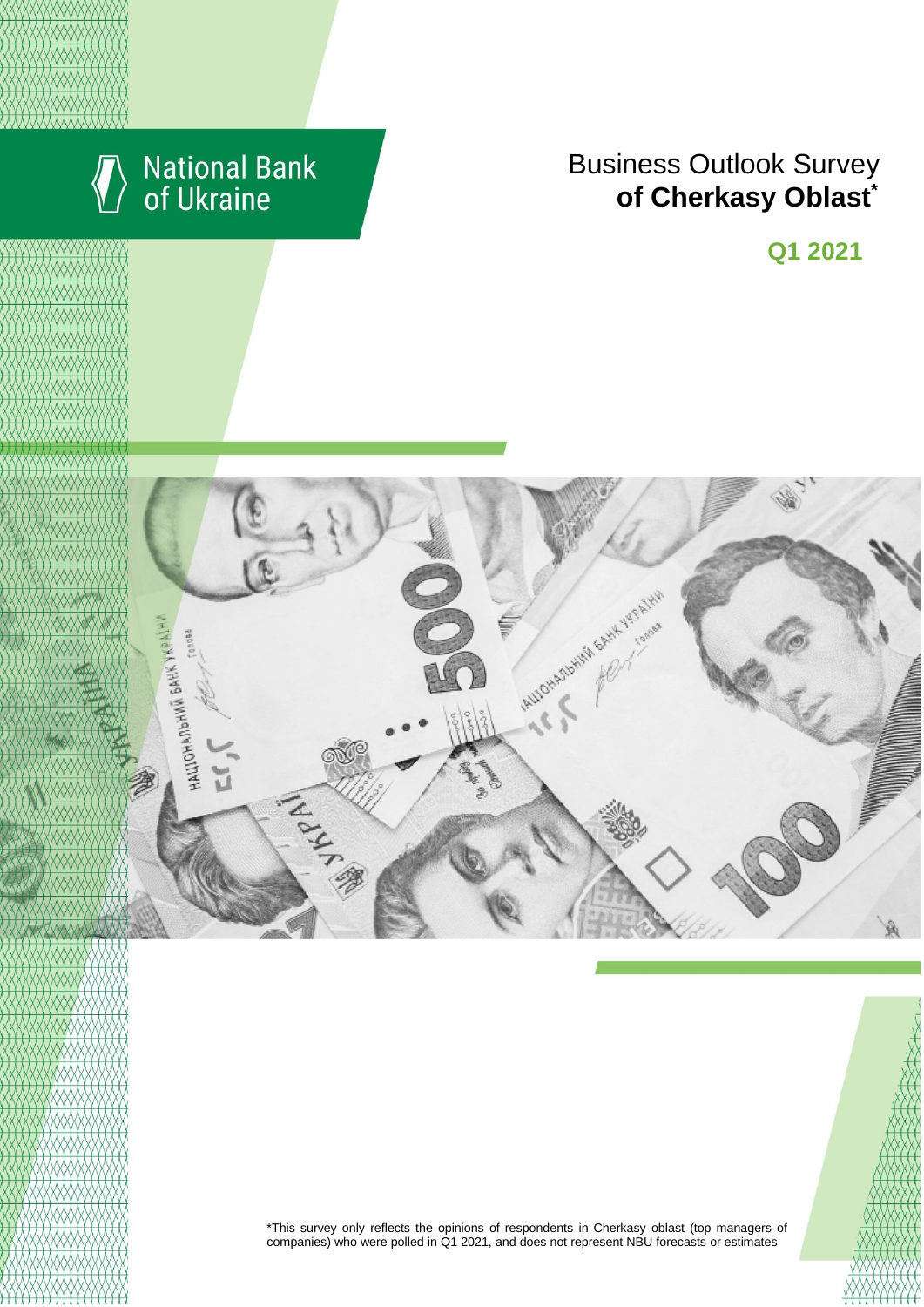**A survey of companies carried out in Cherkasy oblast in Q1 2021 showed that respondents expected a rise in the output of Ukrainian goods and services and had positive expectations for the performance of their companies over the next 12 months.** Respondents reported inflation would continue to rise. Depreciation expectations decreased.

**The top managers of companies said they expected that over the next 12 months:**

- **the output of Ukrainian goods and services would increase**: the balance of expectations was 15.8%, compared to (-21.1%) in Q4 2020 and 5.6% across Ukraine (Figure 1)
- **prices for consumer goods and services would grow:** a total of 63.2% of respondents expected the inflation rate not to exceed 7.5%, compared with 72.2% in the previous quarter and 49.3% across Ukraine. Respondents referred to production costs as **the main inflation driver** (Figure 2)
- **the hryvnia would depreciate more slowly:** a total of 52.6% of respondents expected the hryvnia to weaken against the US dollar, compared with 72.2% in the previous quarter and 74.4% across Ukraine
- **the financial and economic standings of their companies would improve**: the balance of expectations was 26.3%, compared with 11.1% in the previous quarter and 12.7% across Ukraine (see Table)
- **total sales would increase**: the balance of responses was 22.2%, compared with 0.0% in Q4 2020. External sales were expected to decrease: the balance of responses was (-16.7%), compared to 16.7% in Q4 2020 (see Table). Overall, companies across Ukraine expected sales to increase, the balances of responses being 18.0% and 14.9% respectively
- **investment in construction and in machinery, equipment, and tools would increase**: the balances of responses were 12.5% and 20.0% respectively, compared to (-6.3%) and 0.0% respectively in the previous quarter. The balances of responses across Ukraine were 11.7% and 1.4% respectively
- **staff numbers at their companies would remain unchanged:** the balance of responses was 0.0%, compared with (-10.5%) in Q4 2020. Across Ukraine, staff numbers were expected to decrease insignificantly, with a balance of responses of (-1.9%) (Figure 4)
- **both purchase and selling prices would grow significantly:** the balances of responses were 89.5% and 52.6% respectively (compared with 73.7% and 52.6% in Q4 2020) (Figure 6). Energy prices, raw material and supplies prices, and wage costs were cited as the main selling price drivers (Figure 7)
- **the growth in per-unit production costs would decelerate**: the balance of responses was 55.6%, compared to 68.8% in Q4 2020. At the same time, **the growth in wage costs per staff member would accelerate**: the balance of responses was 73.7%, compared with 64.7% in the previous quarter (Figures 4 and 6).

Companies named high energy prices and raw material and supplies prices as **the main drag on their ability to boost production.** The impact of insufficient production capacity was reported to have increased significantly compared to the previous quarter (Figure 5).

Respondents expected **their borrowing needs to rise** in the near future (Figure 8). Half of the respondents who planned to take out bank loans opted for domestic currency loans. Respondents said that bank lending standards had eased (Figure 9). Companies cited high loan rates, complicated paperwork, and strict collateral requirements as the main factors that deterred them from taking out loans (Figure 10).

A total of **89.5% of respondents** said **they had encountered no difficulties in effecting transactions with funds deposited in bank accounts** (97.5% across Ukraine).

#### **Assessments of financial and economic standings as of the time of the survey** (Figure 3)

- **Current financial and economic standings improved and were assessed as good:** the balance of responses was 5.3%, compared with (-10.5%) in Q4 2020. Across Ukraine, respondents assessed the current financial and economic standings of their companies as bad: the balance of responses was (-0.7%).
- **Stocks of finished goods increased and were assessed higher than normal:** the balance of responses was 8.3%, compared with (-10.0%) in Q4 2020.
- **Unutilized production capacity decreased. Companies said they would need additional capacity to meet any unexpected rise in demand:** the balance of responses was (-5.3%), compared with 0.0% in Q4 2020.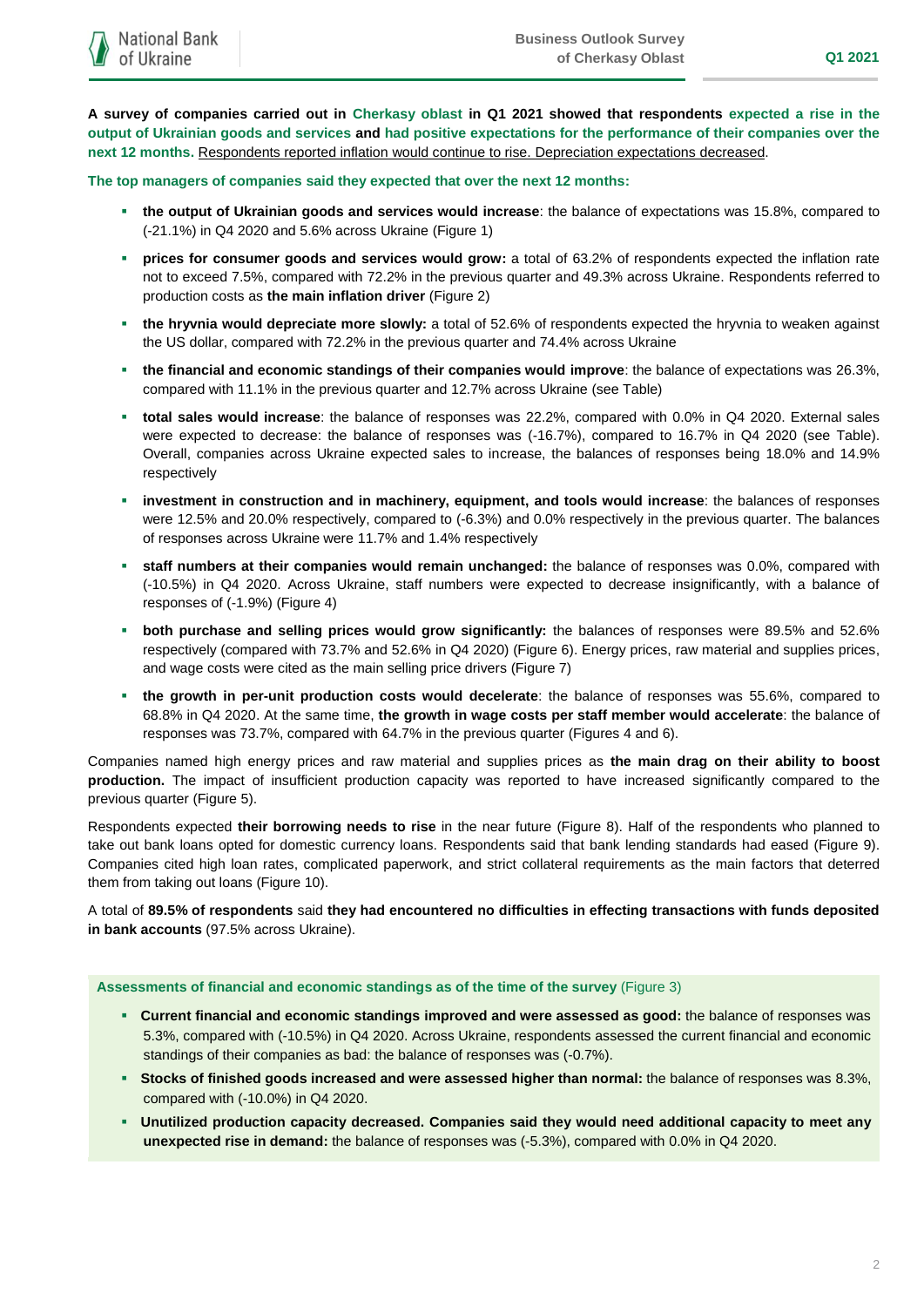#### **Survey Details1,2**



- **Period: 4 February through 1 March 2021.**
- A total of 19 companies were polled.
- A representative sample was generated on the basis of the following economic activities: agriculture and the manufacturing industry.



## **Business Outlook Index for Next 12 Months in Terms of Oblasts<sup>3</sup> , %**

\*a quartile is the value of the BOI where an ordered sample is divided into four equal-sized subgroups

\*\*a median is the value of the BOI in the middle of an ordered sampled where the sample is divided into two equal-sized subgroups

| <b>Expectations over next 12 months for</b>   | <b>Balances of responses, %</b> |                               |       |         |       |
|-----------------------------------------------|---------------------------------|-------------------------------|-------|---------|-------|
|                                               | Q1 20                           | Q <sub>2</sub> 2 <sub>0</sub> | Q3 20 | Q4 20   | Q1 21 |
| Financial and economic standings              | 11.8                            | 16.7                          | 29.4  | 11.1    | 26.3  |
| <b>Total sales</b>                            | 10.5                            | 15.8                          | 17.6  | 0.0     | 22.2  |
| Investment in construction                    | 0.0                             | $-5.9$                        | 6.3   | $-6.3$  | 12.5  |
| Investment in machinery, equipment, and tools | 7.7                             | 0.0                           | 12.5  | 0.0     | 20.0  |
| Staff numbers                                 | $-5.3$                          | $-16.7$                       | 0.0   | $-10.5$ | 0.0   |

#### **Table. The Business Outlook Index of Companies in Cherkasy Oblast and Its Components**

1

<sup>1</sup> This sample was generated in proportion to the contribution of each oblast and each economic activity to Ukraine's gross value added.

<sup>&</sup>lt;sup>2</sup> Data for totals and components may be subject to rounding effects.

<sup>&</sup>lt;sup>3</sup> The business outlook index (BOI) is an aggregate indicator for expected business performance over the next 12 months. It is calculated using the balances of respondents' responses regarding changes in the financial and economic standings of their companies and future economic activity.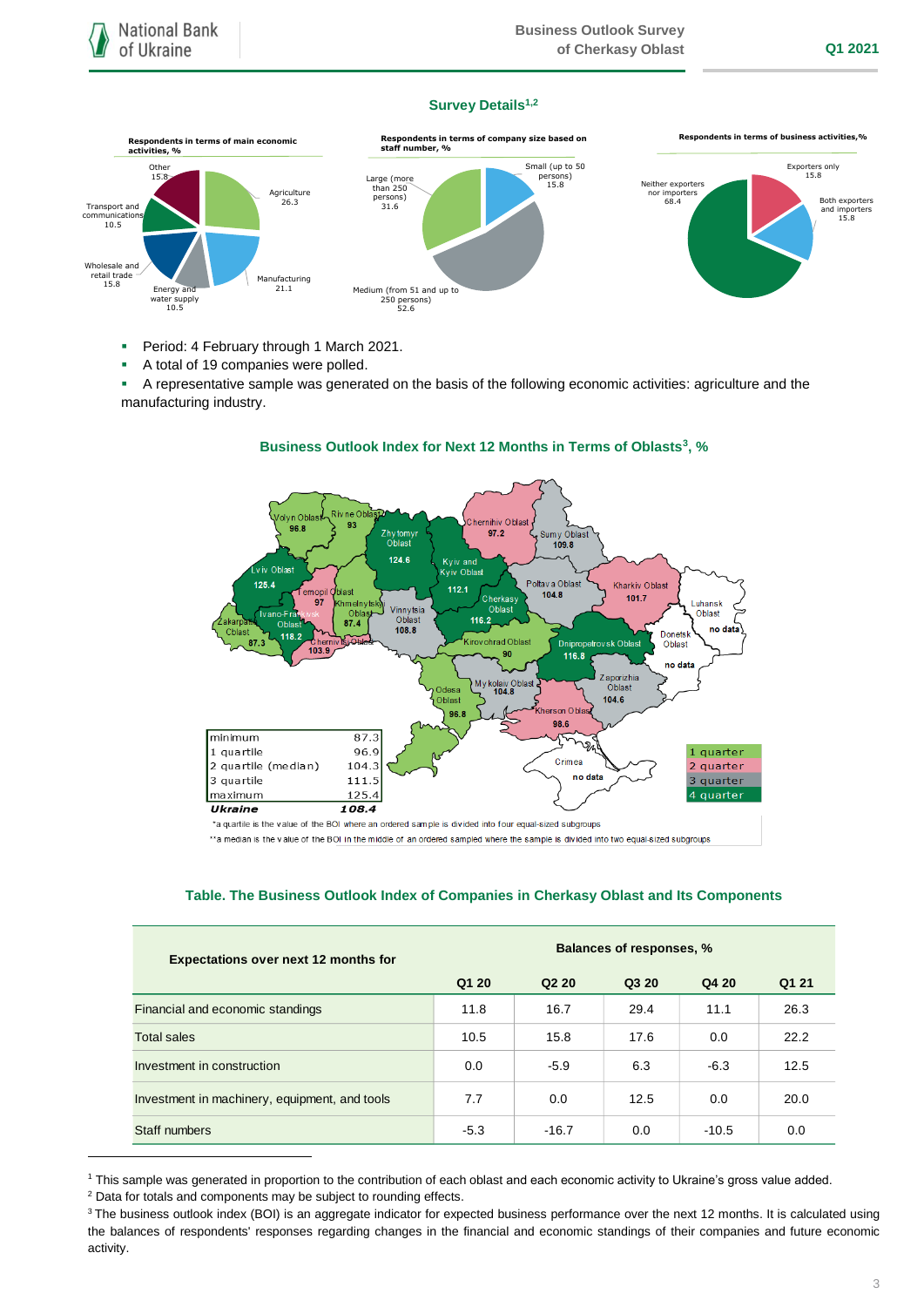#### Figure 1 Figure 2



#### **Assessment of consumer price drivers, percentage of responses**



**Companies' economic activity as of the time of the survey, balance of responses**



#### Figure 5 **Figure 6**



### Figure 3 **Figure 4**

**Staff level and wage cost expectations for next 12 months, balance of responses**





**Expectations of producer prices for next 12 months,**